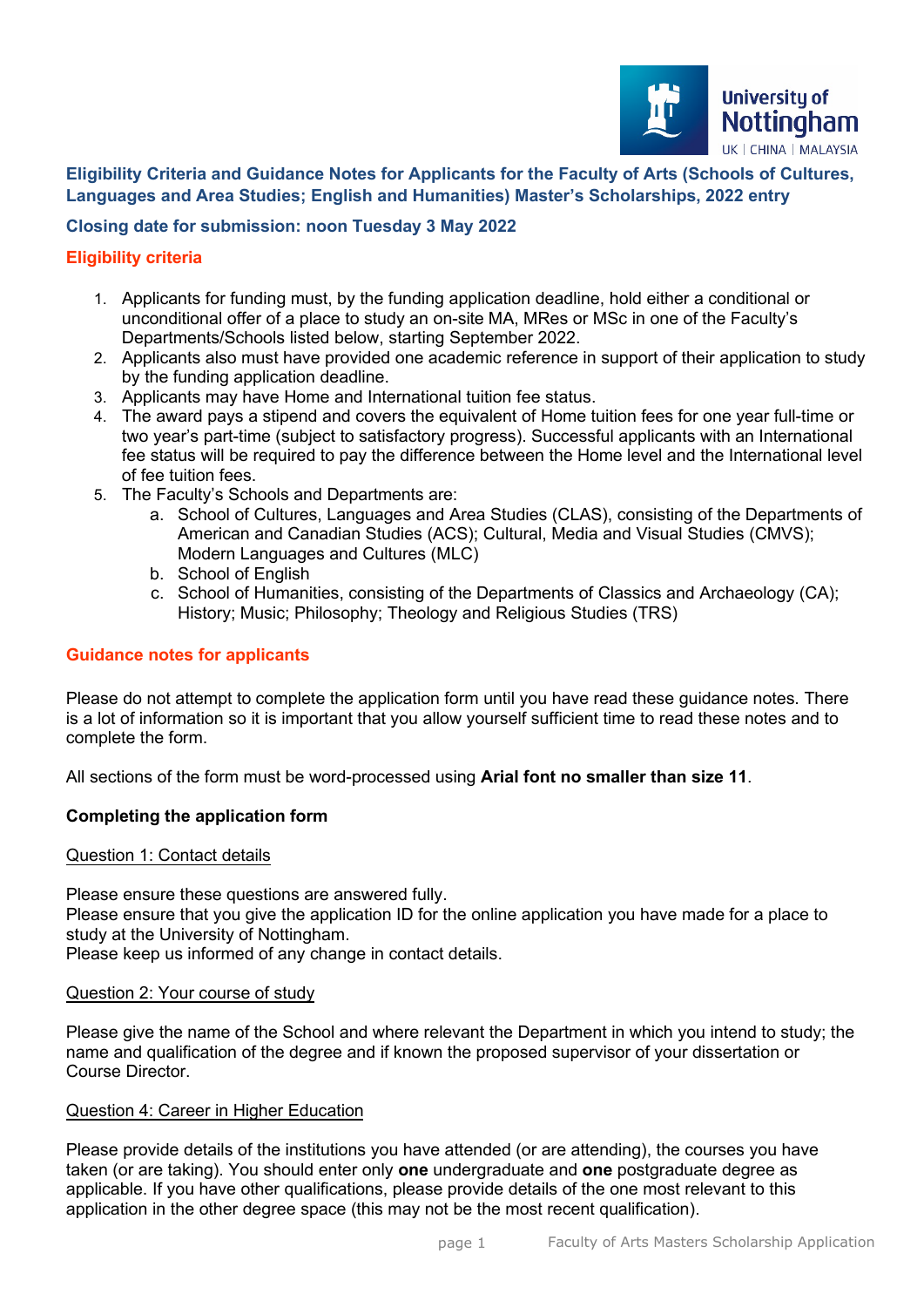Please note that if your undergraduate degree was completed outside the UK, tell us the name of your qualification in the **original language** (e.g. Maîtrise, doctoral), and **not the English equivalent.** 

### Question 5: Professional Experience

 Please provide information about any employment, work or professional experience *only if it is relevant*  to your proposed study.

### Question 6: Your case for support

 content of this section with the proposed supervisor of your programme of study or dissertation (if This section plays a key part in the assessment of your application. We recommend that you discuss the known) or the course Director. The assessors are looking for evidence of high quality and strong potential for postgraduate study. Enthusiasm and interest are important, but panel members are interested in:

- evidence of intellectual purpose;
- details about your reasons for, and approach towards, undertaking your proposed study;
- a good awareness of the field of study in which you intend to specialise.

 out as clearly as you can the study you intend to undertake. You must keep to the limit of 1 A4 side. If You need to present your case clearly and concisely. Bear in mind that this is a tough competition. Set you exceed the one A4 side limit your application will be made ineligible as this would be an unfair advantage over other applicants.

**The expectation is that you will proceed to a course of doctoral study.** You should therefore say why you wish to proceed to doctoral study and include an indication of the likely focus of your doctoral studies. They do not guarantee subsequent doctoral funding, for which a separate application must be made.

If you have had a career change, it would be helpful to the assessors to say why you wish to pursue this new direction and provide any relevant information.

## **Section A is to be completed by all applicants and covers your preparation and previous experience**

You should give a **brief** indication of any previous experience or preparation that is relevant to your proposed study. For example, any modules you have taken as part of your undergraduate degree that are particularly relevant. **This should not be an exhaustive list,** but a summary which demonstrates to the assessors that you are appropriately prepared to undertake your proposed course.

 particularly good fit with your research, please name them. You should also include preparation that is additional to the formal undergraduate qualifications you have already listed. For example, if you have additional degrees or qualifications that you have not mentioned elsewhere on the form and these are relevant training and preparation, please include them, for example a PGCE. If you are aware of further training you will require to enable you to complete your studies, for example language skills or ICT training, please include it in this section. The fact that you need further training will not be regarded by the assessors as a sign of weakness. You will need to demonstrate clearly why Nottingham is the best environment for your developing research; for example, if there are there Research Institutes or Centres in the Faculty's Schools and Departments that have a

## **Section B is to be completed if you are applying for a Master's by Research**

 this section with your supervisor or tutor, asking him/her to comment on a draft. How you make your that the assessor might not be an expert in your particular specialist field. The main thrust of this section You should give a brief synopsis of your proposed research project. We recommend that you discuss case for support is crucial, so you should use clear and concise language, avoiding jargon. Bear in mind should be the research problems or questions you intend to address. These should be clearly defined in your proposal. You should describe: